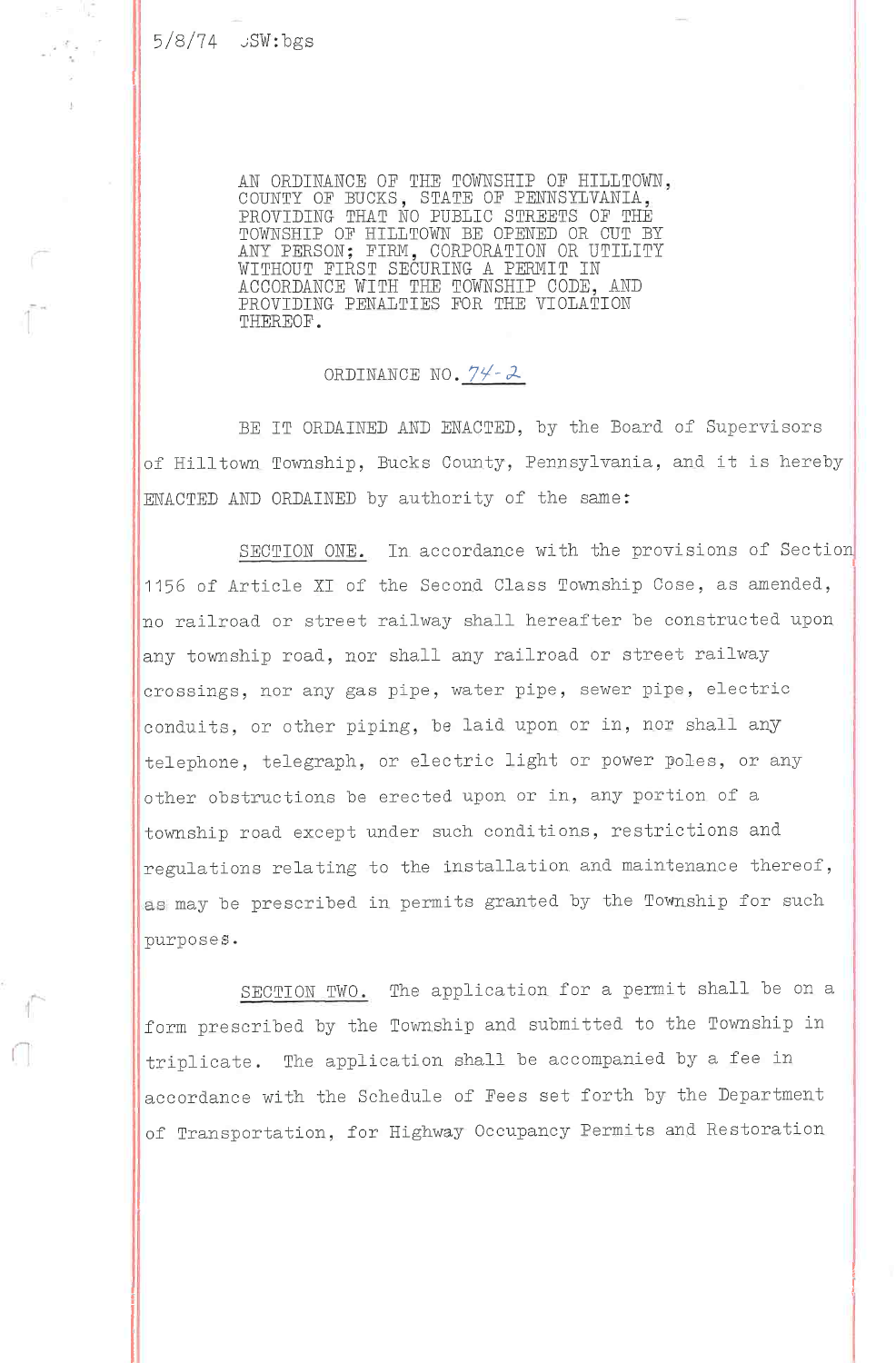Charges. In addition, the applicant shall submit three (5) copies of a sketch showing such dimensions as the location of the intended facility, width of the traveled roadway, right-of-way lines and a dimension to the nearest intersecting street.

SECTION THREE. A permit shall be issued to the applicant after all the aforementioned requirements have been filed.

-r

T

SECTION FOUR. Upon completion of the work, the applicant shall give written notice thereof to the Township.

SECTION FIVE. Upon completion of the work authorized by the permit, the Township shall inspect the work and, when necessary, enforce compliance with the conditions, restrictions and regulations prescribed by the permit. Where any settlement or defect in the work occurs, if the applicant shall fail to rectify any such settlement or other defect, within sixty (60) days after written notice from the Township to do so, the Township may do the work and shall impose upon the applicant the cost thereof, together with an additional twenty percentum (20%) of such cost.

SECTION SIX. Any person, firm, corporation or utility which shall violate any of the provisions of this Ordinance shall be subject, upon conviction before a District Justice, to pay a fine of not more than Three Hundred Dollars (\$300.00) and cost of prosecution, and in default of the payment of such fine and costs to imprisonment in the County jail for not more than five (5) days.

SECTION SEVEN. Any ordinance or part of Ordinance